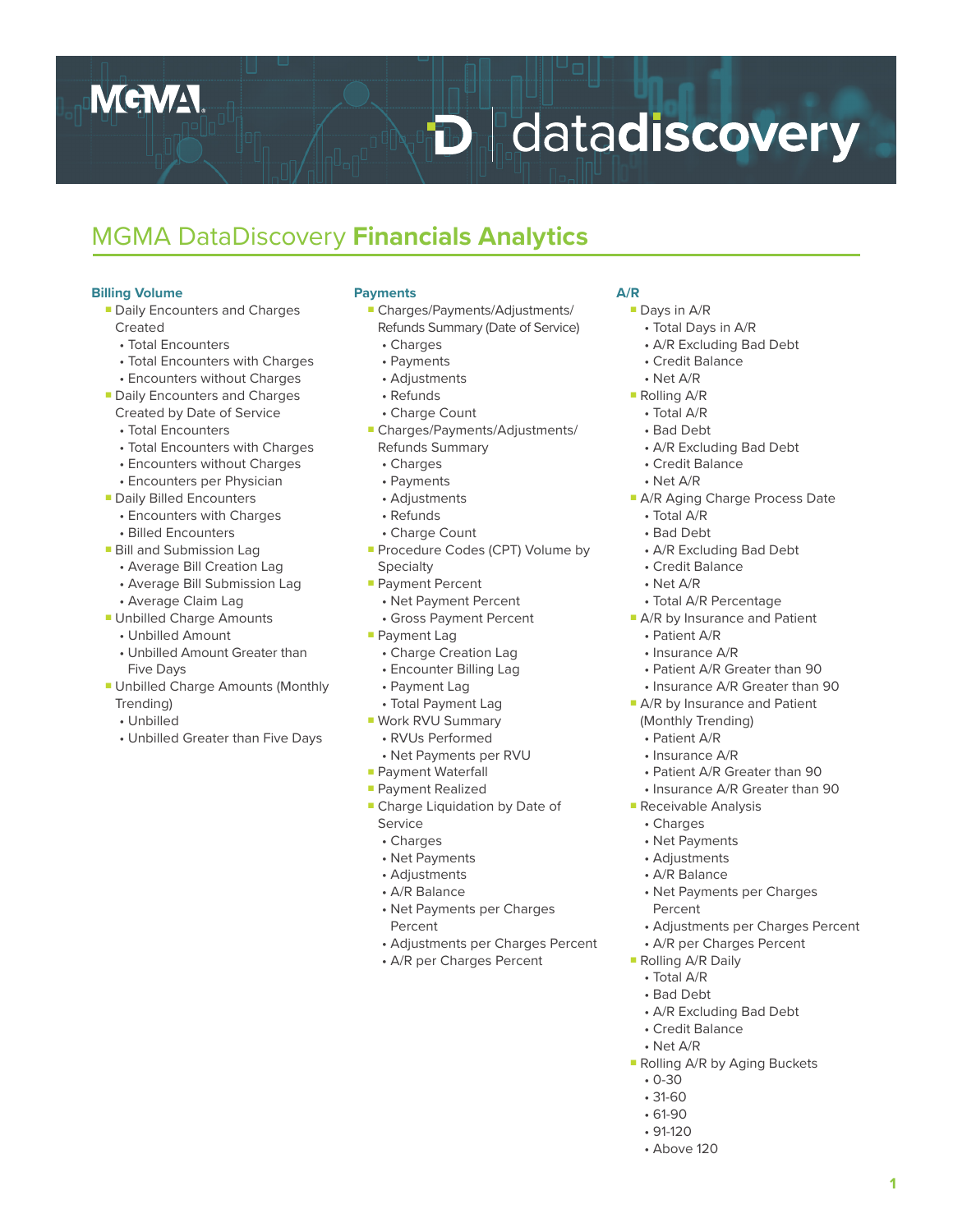## **MGMA**

# **D** datadiscovery

### MGMA DataDiscovery **Financials Analytics**

#### **Denials**

- Denials Value and Volume
	- Count
	- Amount
	- Billed Count
	- Billed Amount
	- Percent Billed Count
	- Percent Billed Amount
- Gross Denials Value and Volume
	- Gross Denial Count
	- Gross Denial Amount
- Gross Remittance Value
	- Denial Amount
	- Contractual Obligation Amount
	- Informational Amount
	- Patient Responsibility Amount
- Co-insurance/Deductible ■ Gross Remittance Volume
	- Denial Volume
	-
	- Contractual Obligation Volume
	- Informational Volume
	- Patient Responsibility Volume • Co-insurance/Deductible
- Adjudication Rate
	- Denied
	- Contractual Obligation
	- Informational
	- Patient Responsibility
	- Co-insurance/Deductible
	- Paid
- Denial Recovery Volume Percent
	- Paid
	- Remaining
	- Write-off
	- Contractual Obligation
	- Void
	- Patient Responsibility
	- Co-insurance/Deductible
- Denial Recovery Volume
	- Paid
	- Remaining
	- Write-off
	- Contractual Obligation
	- Void
	- Patient Responsibility
	- Co-insurance/Deductible
- Denial Recovery Value
- Paid
- Remaining
- Write-off
- Contractual Obligation
- Void
- Patient Responsibility
- Co-insurance/Deductible
- Denial Recovery Value Percent
	- Paid
	- Remaining
	- Write-off
	- Contractual Obligation
	- Void
	- Patient Responsibility
	- Co-insurance/Deductible

#### **Adjustments**

- Adjustments
- Adjustments by Code
- Percentage of Resolved Claims
	- Total Bills
	- Claims Resolved
	- Percent Resolved

#### **Payer Analysis**

- Bills Submitted to Payer
- Collections by Payer
- E/M New
- New Count
- Total Charges
- E/M Established
- Established Count
- Total Charges
- E/M New Percent
- New Count
- E/M Code Percent
- E/M Established Percent
	- Established Count
- E/M Code Percent
- Billed Visits by Insurance Group

#### **Tasks**

- Tasks Greater than 30 Days • Tasks Outstanding Count
- Tasks Aged by Create Date
- Tasks Outstanding Count
- RCM Tasks Trending • Tasks Created Count
	- Tasks Completed Count
	- Tasks Outstanding Count
- Total Tasks Trending
	- Tasks Created Count
	- Tasks Completed Count
	- Tasks Outstanding Count

#### **Patient Responsibility**

(Monthly Trending) • Patient A/R

Service ■ A/R by Patient • Patient A/R

■ Patient Responsibility by Post Date ■ Patient Responsibility by Date of

 • Patient A/R Greater than 90 ■ A/R by Insurance and Patient

• Patient A/R Greater than 90

**2**